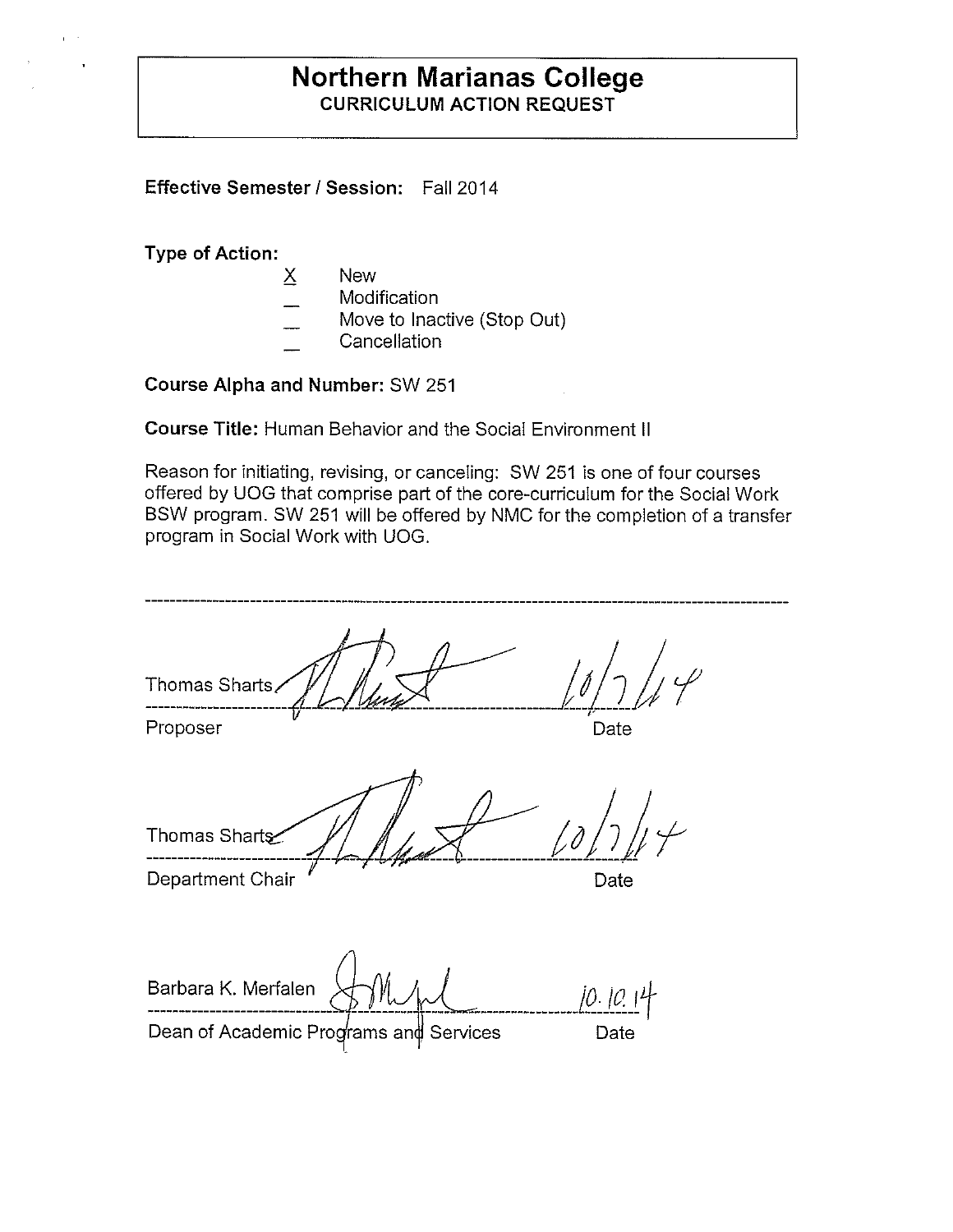Course: **SW** 251 Human Behavior and the Social Environment II

**1. Department:** Social Sciences and Fine Arts

#### **2. Purpose:**

This course provides students with the theoretical foundation for understanding human behavior and development from a generalist social work perspective. The systems theory and several ecological theories are presented emphasizing their relationships with: (a) generalist social work practice, (b) culture and gender, (c) forms of oppression, and (d) social welfare issues in Saipan and Micronesia. Additional theoretical contributions from various sciences (biology, psychology, sociology, anthropology, and political science) are examined.

#### **3. Description**

**A. Required/Recommended Textbook(s) and Related Materials**  Development Through Life: A Psychosocial Approach. Deborah Newman and Phil Newman. 11<sup>th</sup> edition. Cengage Learning. Readability: 1<sup>st</sup> year college.

#### **B. Contact Hours**

- **1. Lecture:** 45
- **2. Lab:** N/A
- **3. Other:**

#### **C. Credits**

- **1. Number:** 3
- **2. Type:** Regular degree credits

#### **D. Catalogue Course Description**

This course explores the reciprocal relationships between human behavior and social environments. Students **will** learn to deal with the impact of the social environment on the development of the individual throughout the entire life course, from birth to death, including physical, emotional and intellectual changes, with an emphasis on Micronesian cultural influences ad values. The particular emphasis of this course is on adulthood and old age. (Excerpts from UOG course syllabus). (Offered Spring).

#### **E. Degree or Certificate Requirements Met by Course**

This course is part of the Liberal Arts/Social Work concentration that is compatible with entry into the four-year BSW program offered by the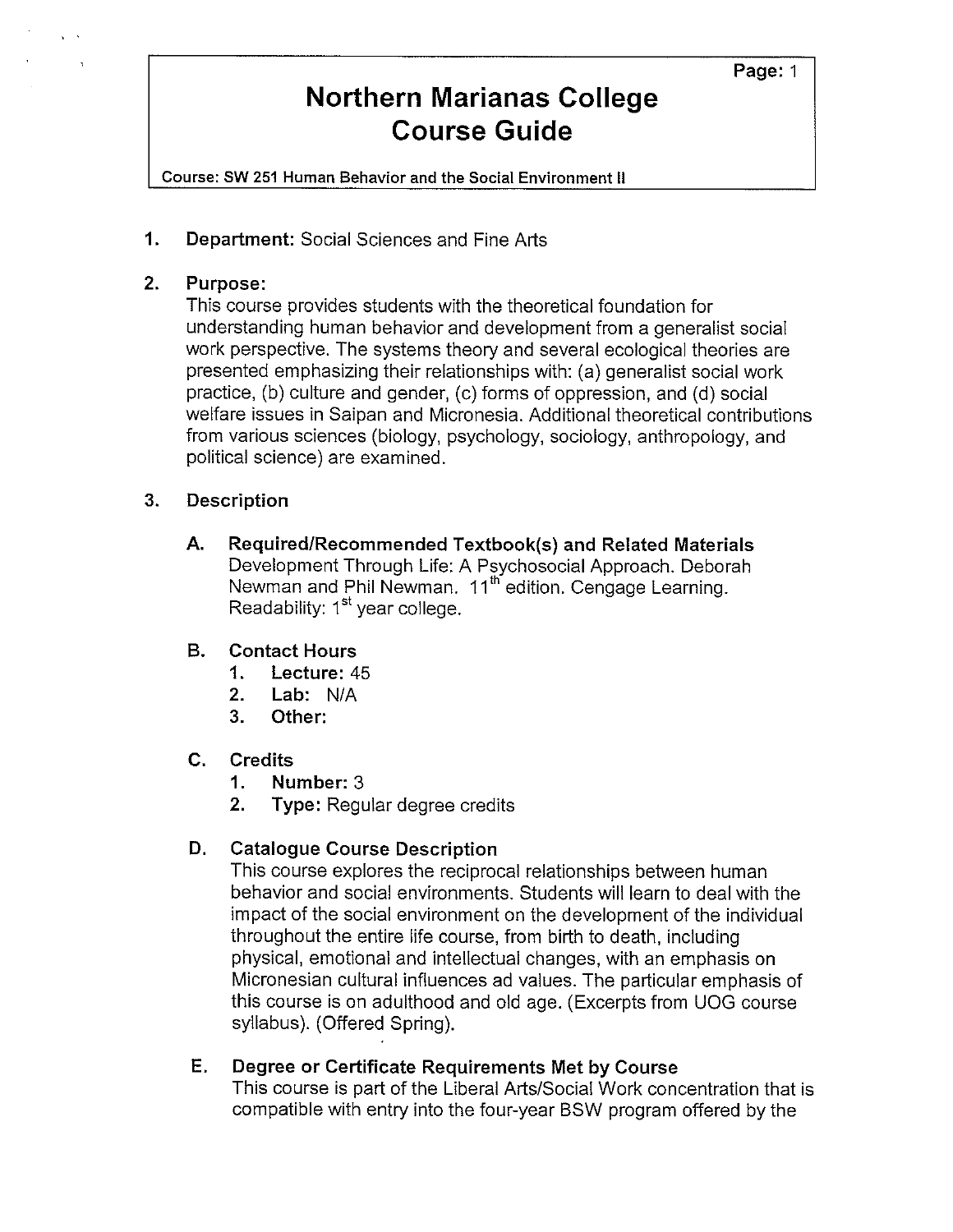Course: **SW** 251 Human Behavior and the Social Environment II

University at Guam.

 $\epsilon$  .  $\lambda$ 

#### **F. Course Activities and Design**  Course activities include lectures, group discussions and team activities, homework assignments, viewing and discussing audiovisual materials, guest speakers, etc.

#### **4. Course Prerequisite(s); Concurrent Course Enrollment; Required English/Mathematics Placement Level(s)**

Prerequisites: SW 250 English Placement level: EN 101 Math Placement Level: None

**Estimated Cost to the College; Instructional Resources Needed Cost to the Student:** Tuition for a 3 credit hour course and cost of the textbook.

**Cost to the College:** Instructor's salary.

**Instructional Resources:** Resources needed for this course include computer and software, overhead projector, library books, photocopy machine, dry erase board, etc.

#### **5. Method of Evaluation**

Student grades will be based on the regular letter grade system as described below:

- A: Excellent grade points: 4.0;
- B: Above average grade points: 3.0;
- C: Average  $-$  grade points: 2.0;
- D: Below average grade points: 1.0;
- F: Failure  $-$  grade points: 0.0.

NMC's letter grading and attendance policies will be followed.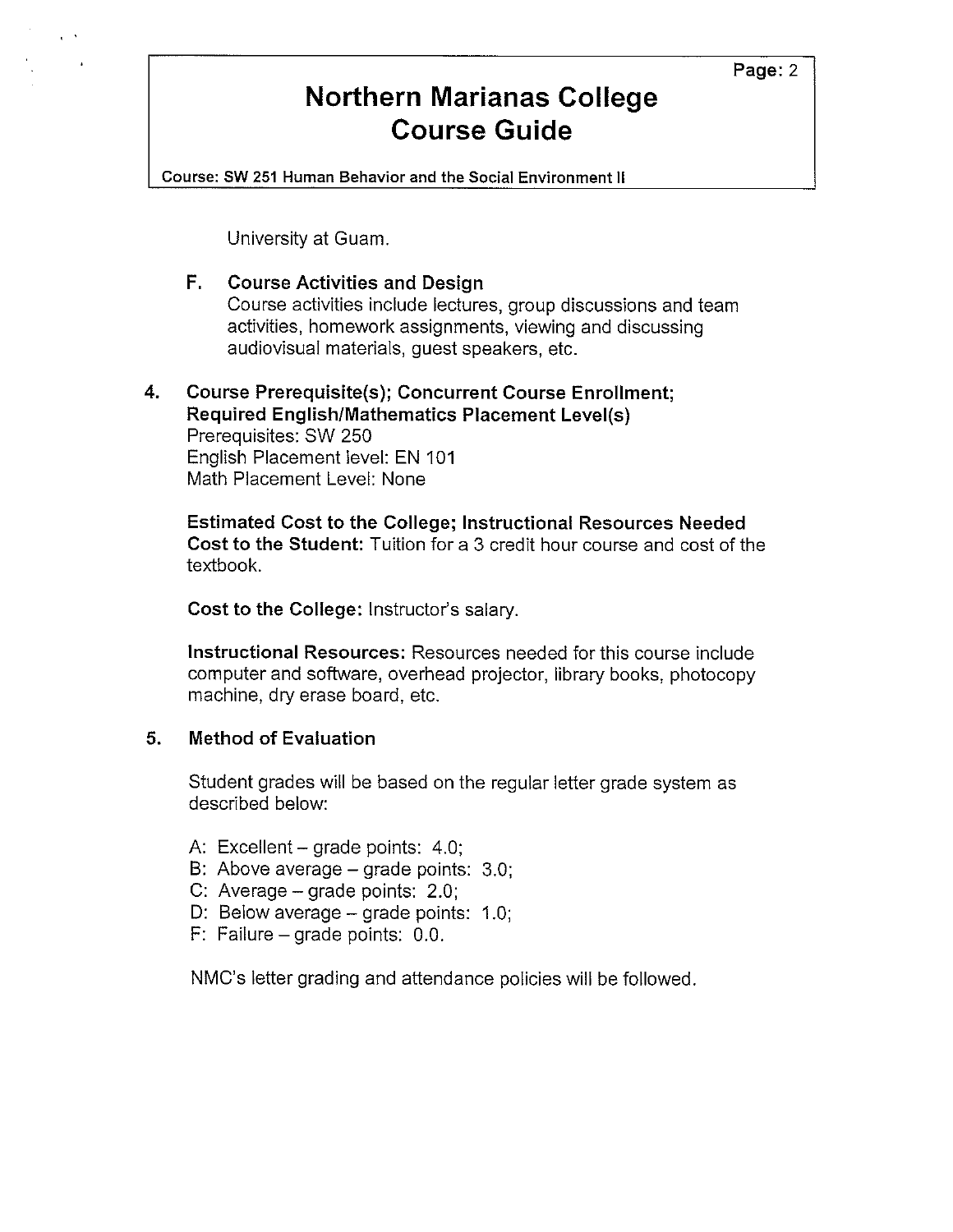**Course: SW 251 Human Behavior and the Social Environment 11** 

#### **6. Course Outline**

This is a topical outline and does not necessarily indicate the sequence in which the material will be presented.

1.0 Empirical and evidence based upon practice knowledge, indigenous knowledge, and practice wisdom;

2.0 Biological foundations of development for understanding human behavior;

3.0 Psychological and sociological systems for understanding human behavior;

4.0 Theories and concepts of social, economic, political, and cultural environments;

5.0 Human diversity and cultural competence;

6.0 Life course perspective on human development;

7.0 Multiple system and levels of care;

8.0 Knowledge of attainment and maintenance of optimal mental and physical health and well-being, and,

9.0 Strategies for promoting social and economic justice.

**7. Instructional Goals (Some adopted from UOG course Guide)**  This course will introduce students to:

1.0 Apply a variety of sociological and psychological theories to explain specific human behavior;

2.0 Describe interactions between and among persons and their social and physical environments;

3.0 Identify and analyze various social welfare issues at different stages of human development;

4.0 Apply generalist social work perspective to the understanding of social problems and to the development of multi-level solutions;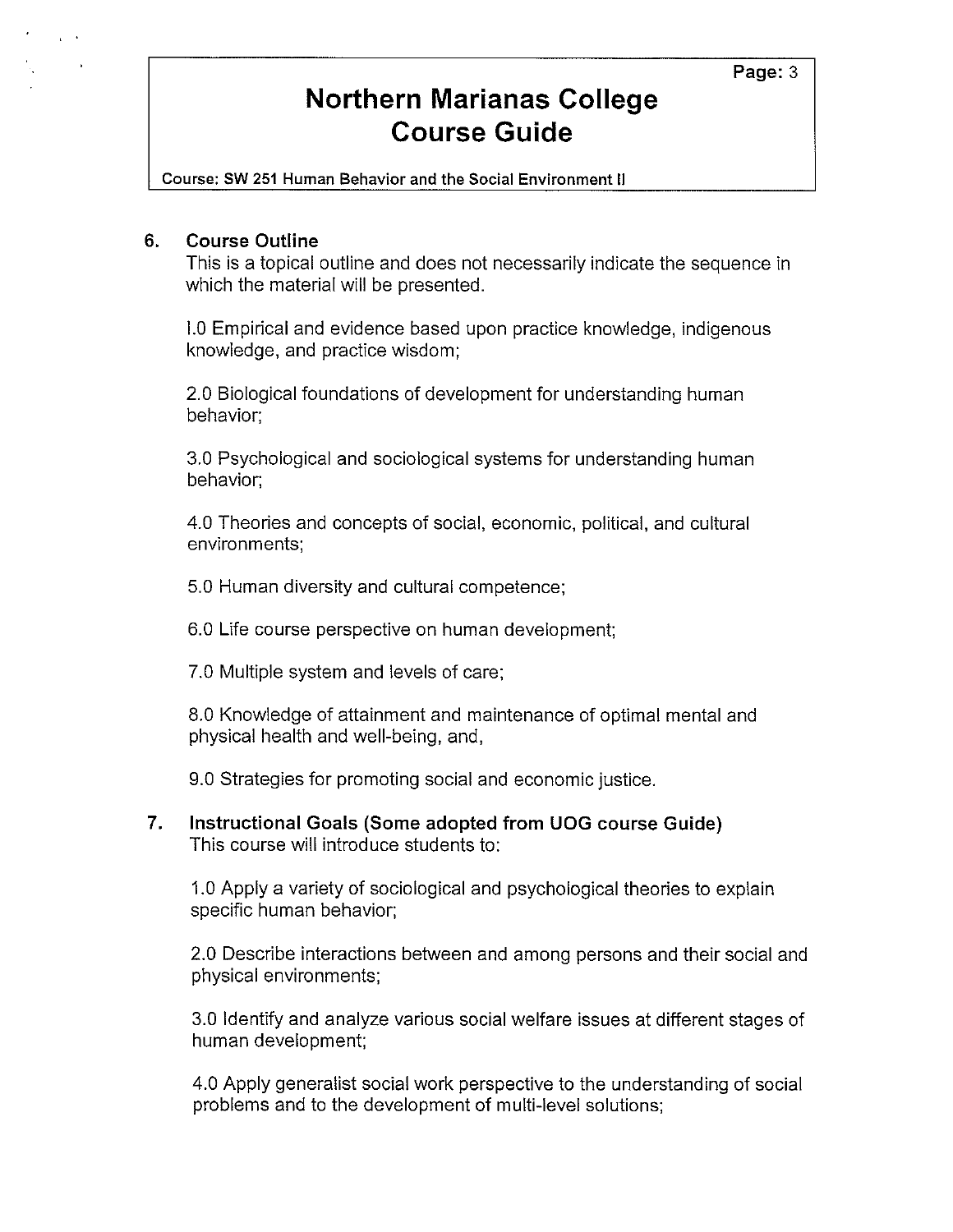Course: **SW** 251 Human Behavior and the Social Environment II

5.0 Evaluate and apply theories in relation to diversity and populations at risk;

6.0 Document and analyze critical development stages of human development across the adulthood; middle adulthood and old age;

7.0 Give examples of different dimensions of social environments and relate them to the development of individual persons;

8.0 Apply a variety of techniques to assess social environments and develop generalist social work interventions;

9.0 Use internet to research oppressed populations;

10.0 Express interest in social work's unique professional approach toward enhancing human development and addressing social problems;

11.0 Apply social work's code of ethics as a guiding principle in the design of social work practice;

12.0 Promote individual competence through empowerment;

13.0 Express interest in the creation of more just environments in order to enhance the human development of all people in Saipan and Micronesia, and,

14.0 Support cultural diversity.

**9. Student Learning Outcomes (Some adopted from UOG course guide)**  Upon successful completion of this course, students will be able to:

1.0 Apply a variety of sociological and psychological theories to explain specific human behavior;

2.0 Describe interactions between and among persons and their social and physical environments;

3.0 Identify and analyze various social welfare issues at different stages of human development;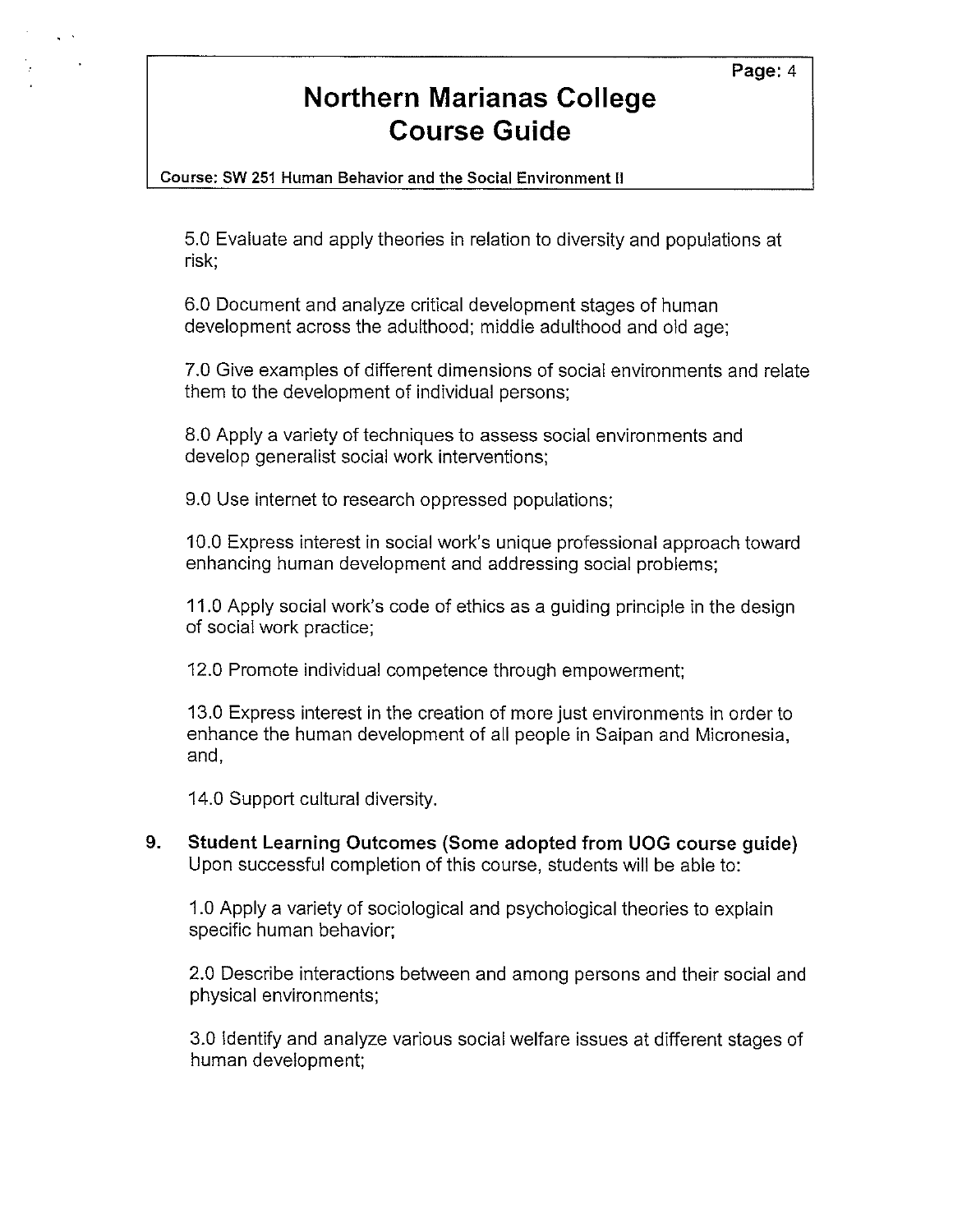#### Page: 5

### **Northern Marianas College Course Guide**

Course: **SW** 251 Human Behavior and the Social Environment II

4.0 Apply generalist social work perspective to the understanding of social problems and to the development of multi-level solutions;

5.0 Evaluate and apply theories in relations to diversity and populations at risk;

6.0 Document and analyze critical development stages of human development across adulthood, middle adulthood and old-age;

7.0 Give examples of different dimensions of social environments and relate them to the development of individual persons;

8.0 Apply a variety of techniques to assess social environments and develop generalist social work interventions;

9.0 Use internet to research oppressed populations;

10 .0 Express interest in social works unique professional approach toward enhancing human development and addressing social problems;

11.0 Apply social work's code of ethics as a guiding principle in the design of social work practice;

12.0 Promote individual competence through empowerment;

13.0 Express interest in the creation of more just environments in order to enhance the human development of all people in Saipan and Micronesia, and,

14. Support cultural diversity.

**(Instructional goals and student learning outcomes adapted UOG Social Work course syllabus SW 2501** ).